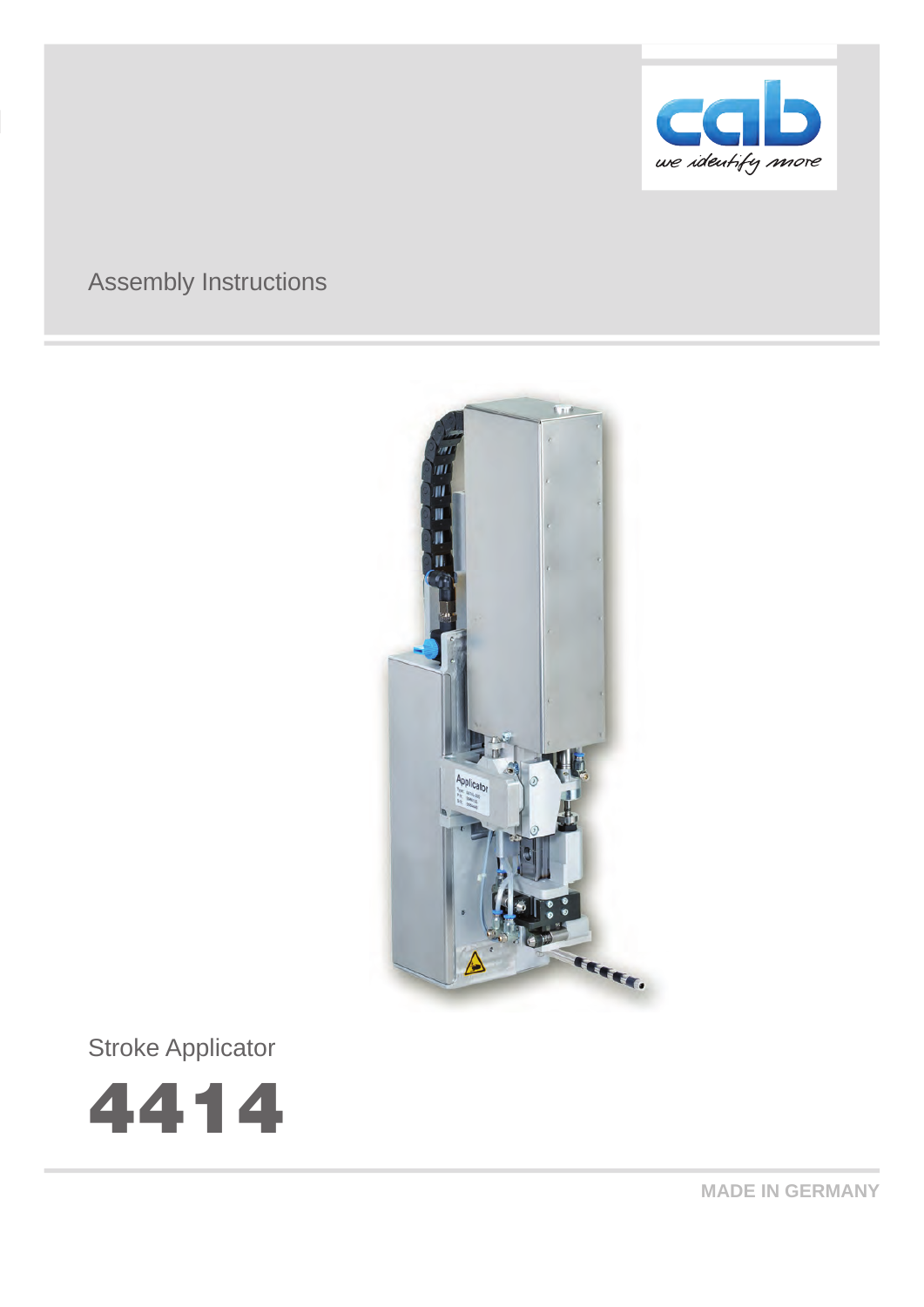### **2 2 Assembly Instructions for the following products**

| <b>Family</b>            | Type      |
|--------------------------|-----------|
| <b>Stroke Applicator</b> | 4414L-200 |
|                          | 4414L-300 |
|                          | 4414L-400 |
|                          | 4414R-200 |
|                          | 4414R-300 |
|                          | 4414R-400 |

**Edition:** 08/2019- Part No. 9009100

### **Copyright**

This documentation as well as translation hereof are property of cab Produkttechnik GmbH & Co. KG. The replication, conversion, duplication or divulgement of the whole manual or parts of it for other intentions than its original intended purpose demand the previous written authorization by cab.

### **Editor**

Regarding questions or comments please contact cab Produkttechnik GmbH & Co. KG.

### **Topicality**

Due to the constant further development of our products discrepancies between documentation and product can occur. Please check www.cab.de for the latest update.

### **Terms and conditions**

Deliveries and performances are effected under the General conditions of sale of cab.

**Germany cab Produkttechnik GmbH & Co KG** Karlsruhe Phone +49 721 6626 0 *[www.cab.de](http://www.cab.de)*

France **cab Technologies S.à.r.l.** Niedermodern Phone +33 388 722501 *[www.cab.de/fr](http://www.cab.de/fr)*

USA **cab Technology, Inc.** Chelmsford, MA Phone +1 978 250 8321 *[www.cab.de/us](http://www.cab.de/us)*

Mexico **cab Technology, Inc.** Juárez Phone +52 656 682 4301 *[www.cab.de/es](http://www.cab.de/es)*

Taiwan **cab Technology Co., Ltd.** Taipei Phone +886 (02) 8227 3966 *[www.cab.de/tw](http://www.cab.de/tw)*

China **cab (Shanghai) Trading Co., Ltd.** Shanghai Phone +86 (021) 6236 3161 *[www.cab.de/cn](http://www.cab.de/cn)*

China **cab (Shanghai) Trading Co., Ltd.** Guangzhou Phone +86 (020) 2831 7358 *[www.cab.de/cn](http://www.cab.de/cn)*

South Africa **cab Technology (Pty) Ltd.** Randburg Phone +27 11 886 3580 *[www.cab.de/za](http://www.cab.de/za)*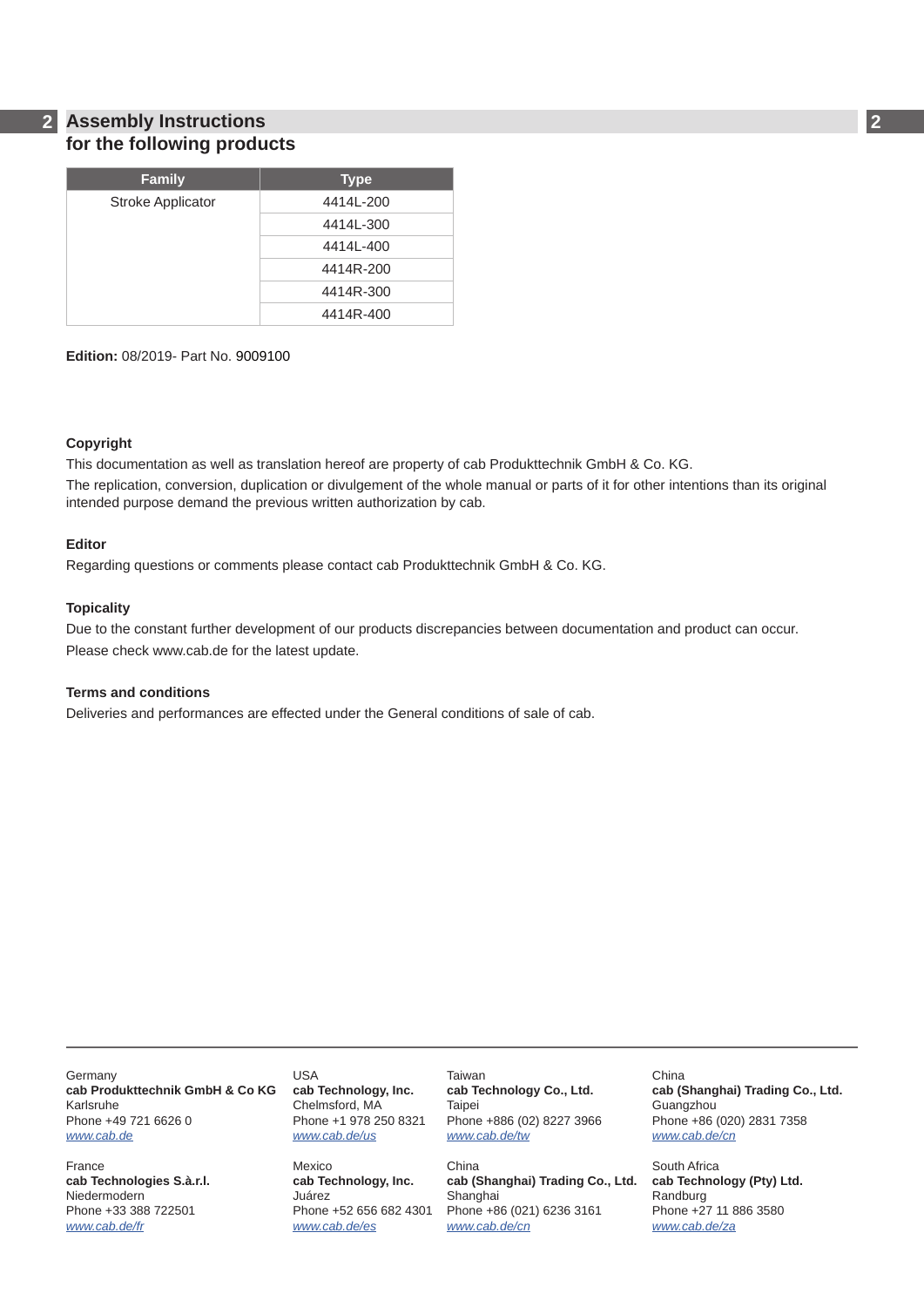## **Table of Contents**

| $\blacktriangleleft$    |  |
|-------------------------|--|
| 1.1                     |  |
| 12                      |  |
| 1.3                     |  |
| 1.4                     |  |
| 1.5                     |  |
| $\overline{2}$          |  |
| 2.1                     |  |
| 2.2                     |  |
| 2.3                     |  |
| 2.4                     |  |
| 3                       |  |
| $\overline{\mathbf{4}}$ |  |
| 4.1                     |  |
| 4.2                     |  |
| 5                       |  |
| 5.1                     |  |
|                         |  |
| 5.2                     |  |
| 6                       |  |
| 6.1                     |  |
| 6.2                     |  |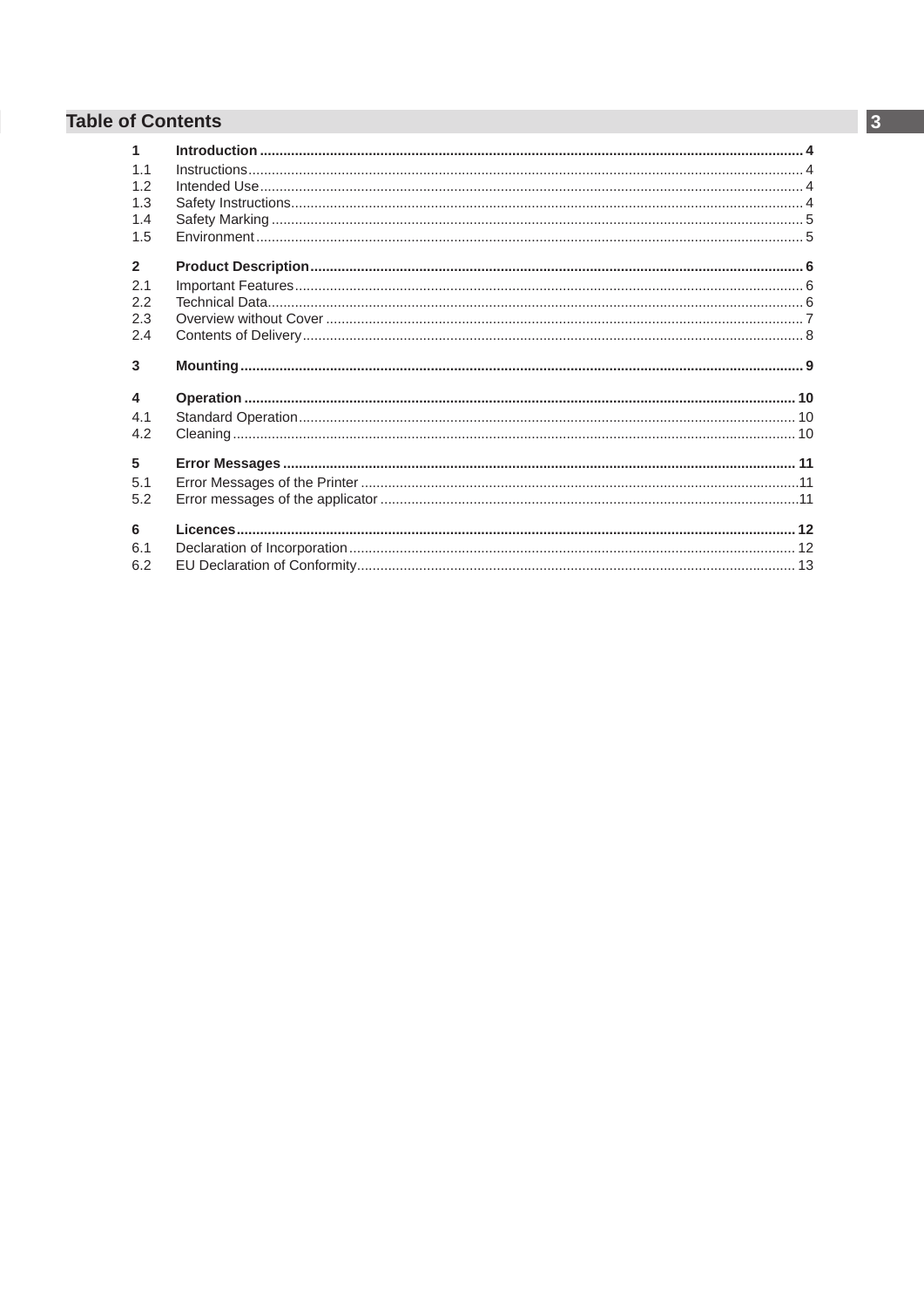## <span id="page-3-0"></span>**4 1 Introduction 4**

### **1.1 Instructions**

<span id="page-3-1"></span>Important information and instructions in this documentation are designated as follows:



**Danger!**

**Draws attention to an exceptionally great, imminent danger to your health or life due to hazardous voltages.**



**! Danger! Draws attention to a danger with high risk which, if not avoided, may result in death or serious injury.**



**Warning!**<br>Draws attention to a danger with medium risk which, if not avoided, may result in death or serious injury.



### **Caution!**

**Draws attention to a danger with low risk which, if not avoided, may result in minor or moderate injury.**



## **! Attention!**

**Draws attention to potential risks of property damage or loss of quality.**

### **i Note!**

**Advice to make work routine easier or on important steps to be carried out.**



Gives you tips on protecting the environment.

Handling instruction.

Environment!

- $\triangleright$  Reference to section, position, illustration number or document.
- \* Option (accessories, peripheral equipment, special fittings).
- *Time* Information in the display.

### **1.2 Intended Use**

- The device is manufactured in accordance with the current technological status and the recognized safety rules. However, danger to life and limb of the user or third parties and/or damage to the device and other tangible assets can arise during use.
- The device may only be used for its intended purpose and if it is in perfect working order, and it must be used with regard to safety and dangers as stated in the manual.
- The device applicator mounted on a cab printer of the HERMES Q and Hermes+ series is intended exclusively for applying suitable materials that have been approved by the manufacturer. Any other use or use going beyond this shall be regarded as improper use. The manufacturer/supplier shall not be liable for damage resulting from unauthorized use; the user shall bear the risk alone.
- Usage for the intended purpose also includes complying with the manual, including the manufacturer's maintenance recommendations and specifications.



**i Note! The complete and current version of the documentation can be found in the Internet.**

## **1.3 Safety Instructions**



### **! Attention!**

**Initiation, adjustments and changing of parts are to be performed by qualified service personnel only. Service manual**



**Warning!**<br>
This is a class A product. In a domestic environment this product may cause radio interference in which <br>
Case the user may be required to take adoptate maasures **case the user may be required to take adequate measures.**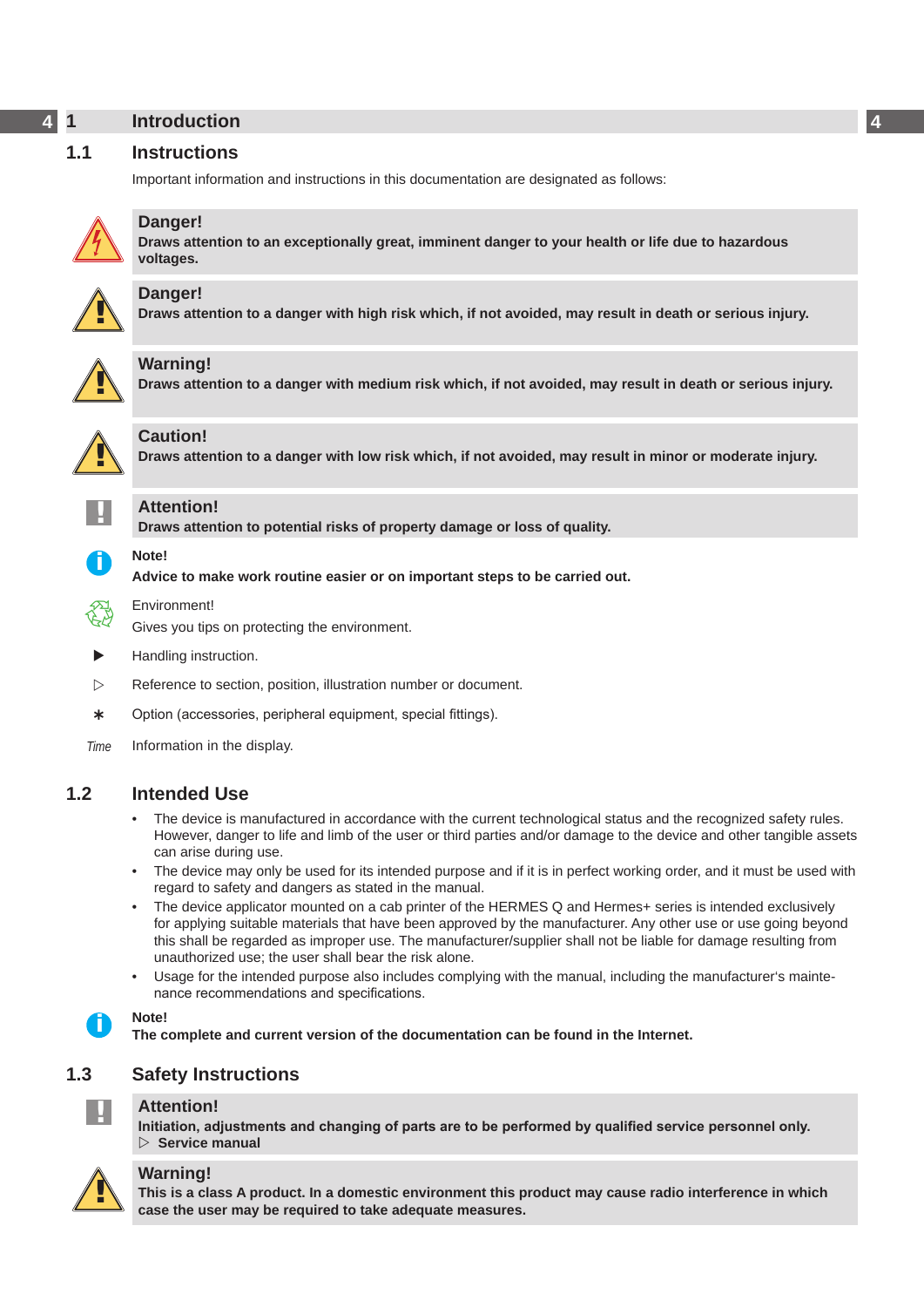### <span id="page-4-0"></span>**4 5 1 [Introduction](#page-3-1)**

- Before mounting the delivered components disconnect the printer from the power supply and close the shutoff valve of the applicator.
- Only connect the device to other devices which have a protective low voltage.
- Switch off all affected devices (computer, printer, accessories) before connecting or disconnecting.
- In operation, moving parts are easily accessible. This applies especially for the zone, where the pad is moved between the starting and the labelling position. During operation do not reach into that zone and keep long hair, loose clothes, and jewelry distant. Before any manipulations in those areas, close the shutoff valve.
- The device may only be used in a dry environment, do not expose it to moisture (sprays of water, mists, etc.).
- Do not use the device in an explosive atmosphere.
- Do not use the device close to high-voltage power lines.
- Perform only those actions described in this manual.
- Work going beyond this may only be performed by trained personnel or service technicians.
- Unauthorized interference with electronic modules or their software can cause malfunctions.
- Other unauthorized work on or modifications to the device can also endanger operational safety.
- Always have service work done in a qualified workshop, where the personnel have the technical knowledge and tools required to do the necessary work.
- There are various warning stickers on the device. They draw your attention to dangers. Warning stickers must therefore not be removed, as then you and other people cannot be aware of dangers and may be injured.

### **1.4 Safety Marking**



1: Marnung 1 Warning of damages by moving parts! **Warning** 



2: **A** Danger of injury to hands and fingers by the moving pad!

**!**

**Attention! Never remove or cover safety markings! Replace it in case of damage!**

Fig. 1 Safety marking

### **1.5 Environment**



Obsolete devices contain valuable recyclable materials that should be sent for recycling.

 $\blacktriangleright$  Send to suitable collection points, separately from residual waste.

The modular construction of the print module enables it to be easily disassembled into its component parts.  $\blacktriangleright$  Send the parts for recycling.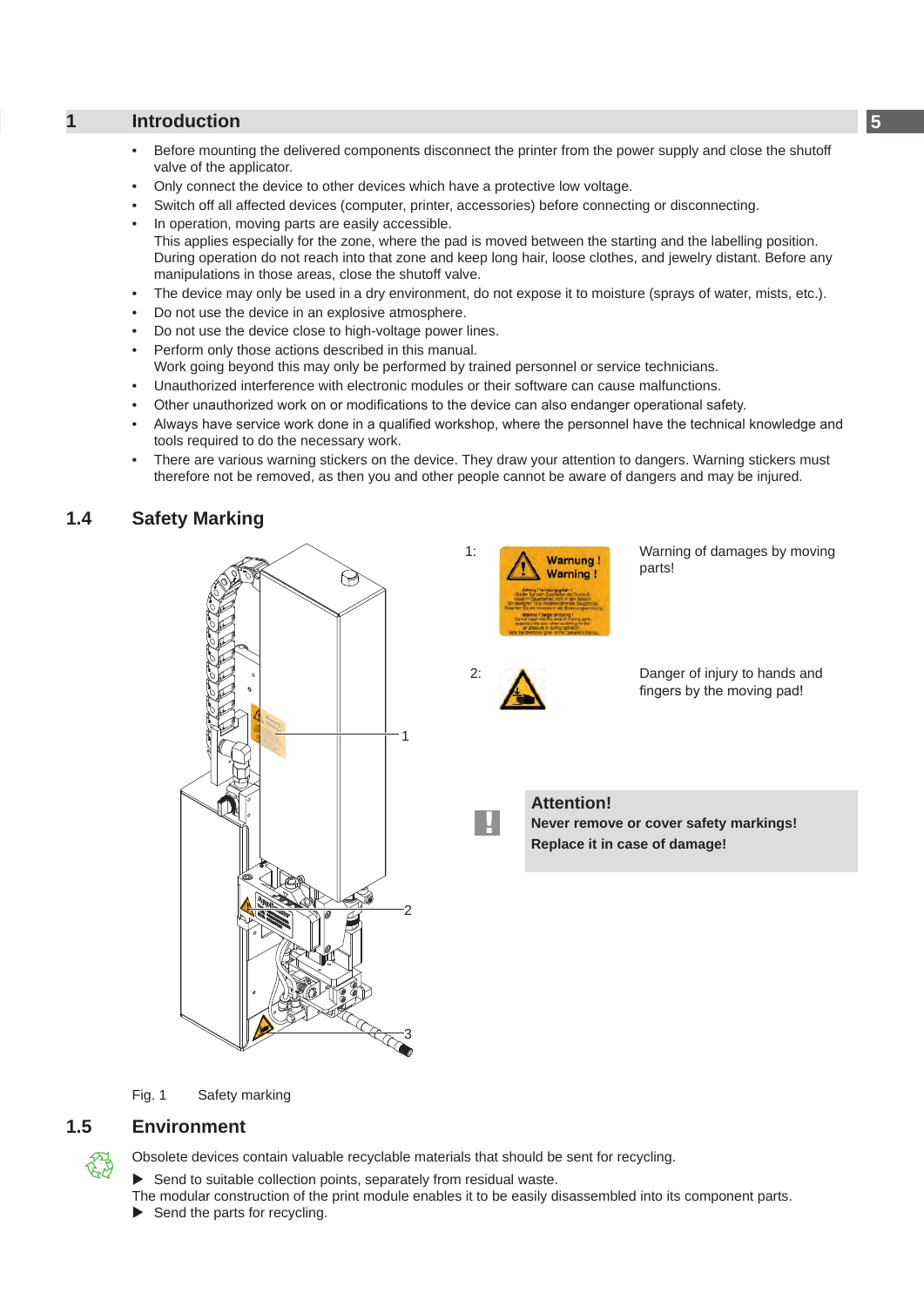# <span id="page-5-0"></span>**6 2 Product Description 6**

### **2.1 Important Features**

- <span id="page-5-1"></span>• The supporting air and the vacuum as well as the speed of the cylinder are adjustable. That way the applicator can be adapted to different label materials and sizes.
- To avoid contamination within the vacuum channels they are cleaned by air pressure pulses at the end of each application.
- For operation in a system the I/O interface of the printer can be used.

## **2.2 Technical Data**

| <b>Label transfer method</b>                  |                                  | <b>Tamp pad</b>    | <b>Tamp pad</b><br>with foam | <b>Tamp pad</b><br>with label stop |  |
|-----------------------------------------------|----------------------------------|--------------------|------------------------------|------------------------------------|--|
|                                               |                                  | 4414 L/R 11 F      | 4414 L/R 12 F                | 4414 L/R 61 F                      |  |
| Label width                                   | HERMES Q2 / Hermes+2             | $4 - 58$           | $10 - 58$                    | $10 - 58$                          |  |
| in mm for                                     | HERMES Q4 / Hermes <sup>+4</sup> | $10 - 114$         | $10 - 114$                   | $10 - 114$                         |  |
| Label height                                  | HERMES Q2 / Hermes+2             | $4 - 80$           | $8 - 80$                     | $4 - 80$                           |  |
| in mm for                                     | HERMES Q4 / Hermes+4             | $8 - 80$           | $8 - 80$                     | $8 - 80$                           |  |
| Compressed air pressure                       |                                  | 0,45 MPa (4,5 bar) |                              |                                    |  |
|                                               | Sound pressure level             |                    | under $74$ dB(A)             |                                    |  |
| Product during<br>labeling                    | fixed                            |                    |                              |                                    |  |
| Labeling onto the                             | from the top                     | <b>The State</b>   |                              |                                    |  |
| product                                       | from below                       | <b>The State</b>   | <b>The State</b>             | <b>The State</b>                   |  |
|                                               | sideways                         |                    | ٠                            |                                    |  |
| Product height                                | variable                         | <b>The State</b>   | <b>College</b>               |                                    |  |
| Horizontal short                              | x-direction                      | $3 - 7$            | $3 - 7$                      | $3 - 7$                            |  |
| stroke cylinder                               | y-direction                      | $11 - 15$          | $11 - 15$                    | $11 - 15$                          |  |
| Product distance to lower edge                |                                  |                    |                              |                                    |  |
| at cylinder stroke                            | 200 mm up to mm                  | 135                | 135                          | 135                                |  |
|                                               | 300 mm up to mm                  | 235                | 235                          | 235                                |  |
|                                               | 400 mm up to mm                  | 335                | 335                          | 335                                |  |
| Immersion depth pad <sup>2)</sup>             | up to mm                         | 90                 | 90                           | 90                                 |  |
| Cycle time about frequency/min. <sup>1)</sup> |                                  | 25                 | 25                           | 25                                 |  |

 $1)$  Determined at 100 mm stroke below device / smallest label height / print speed 100 mm/s.

<sup>2)</sup> Immersion depth at applicator > 25 mm, the cover of the HERMES Q / Hermes<sup>+</sup> must be modified.

Table 1 Technical data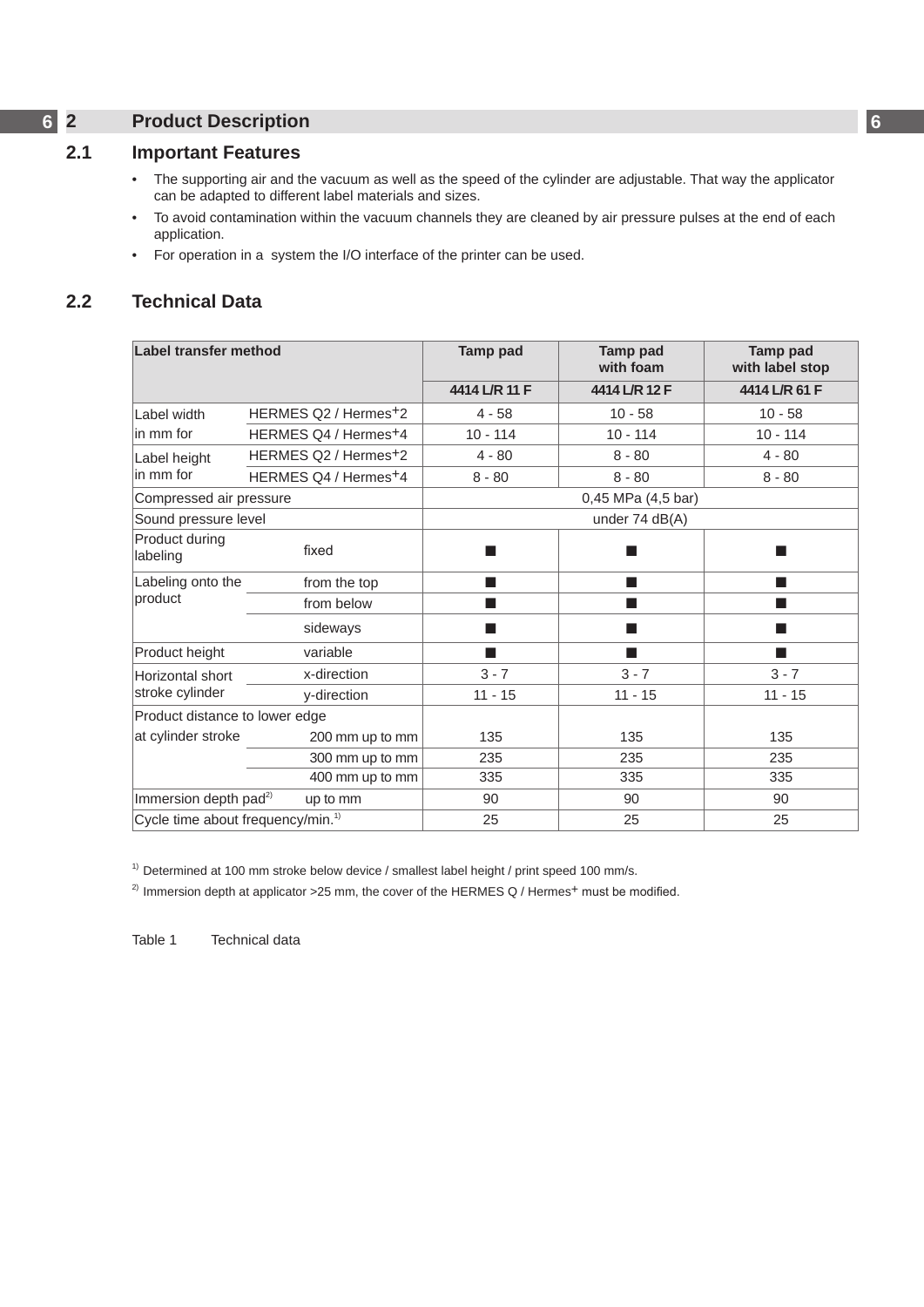### <span id="page-6-0"></span>**6 7 2 [Product Description](#page-5-1)**

## **2.3 Overview without Cover**



Fig. 2 Device overview

- 1 Cover
- 2 Compressed air connector<br>3 Shutoff valve
- 3 Shutoff valve<br>4 Pad (customi
- Pad (customized)
- 5 Blow tube for supporting air
- 6 Knurled screw for attaching the applicator to the printer
- 7 Hinges
- 8 SUB-D 15 Interface to the printer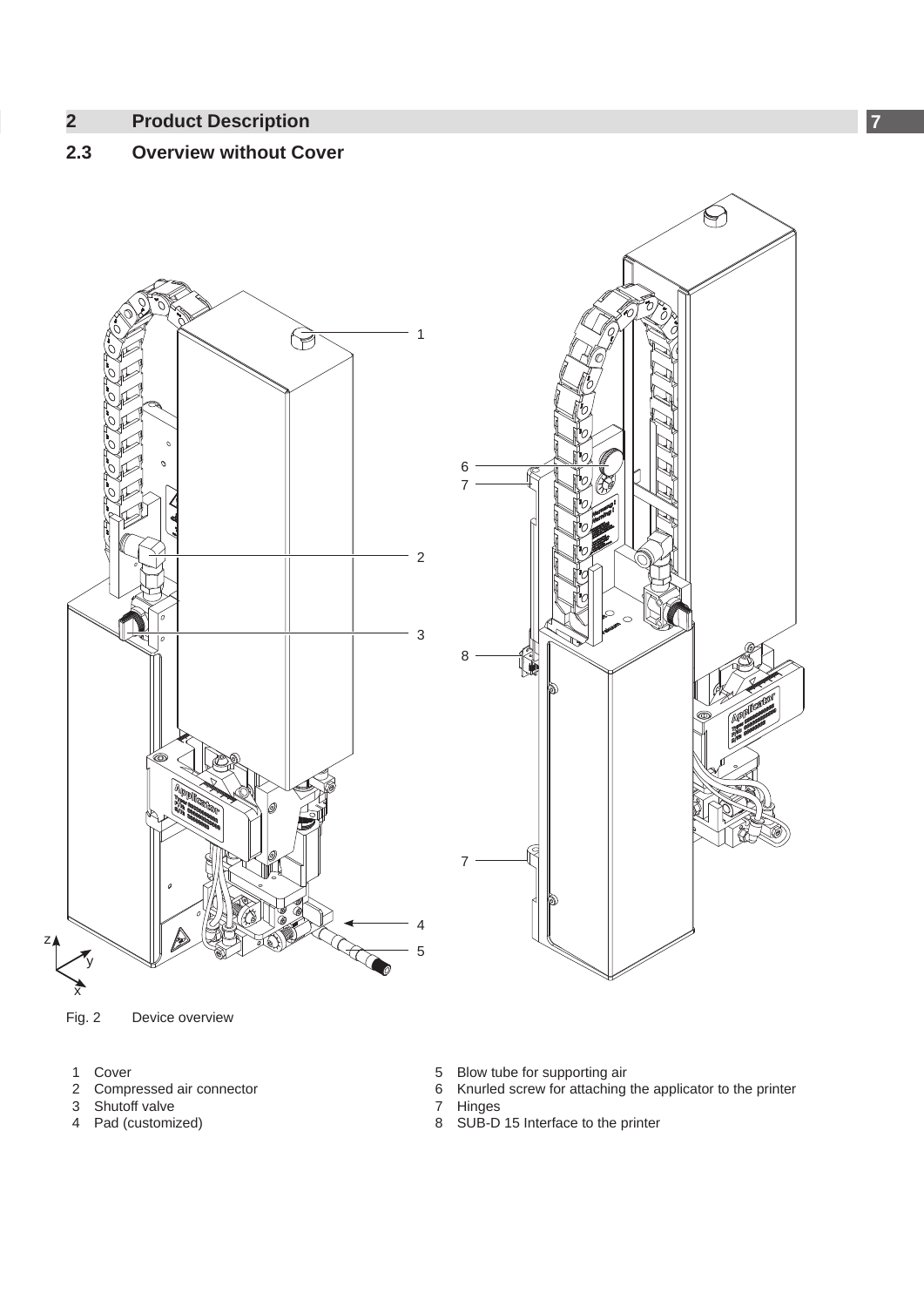- <span id="page-7-0"></span>**8 8 2 [Product Description](#page-5-1)**
	- **2.4 Contents of Delivery**



Fig. 3 Contents of delivery

**!**

**i Note! Please keep the original packaging in case the applicator must be returned.**

### **Attention!**

**The device and printing materials will be damaged by moisture and wetness.**

▶ Set up label printer with applicator only in dry locations protected from splash water.

- 1 Applicator<br>2 Screws (pa
- 2 Screws (part of the pad)<br>3 Blow tube (as ordered)
- 3 Blow tube (as ordered)<br>4 Pad (as ordered)
- 4 Pad (as ordered) **Documentation**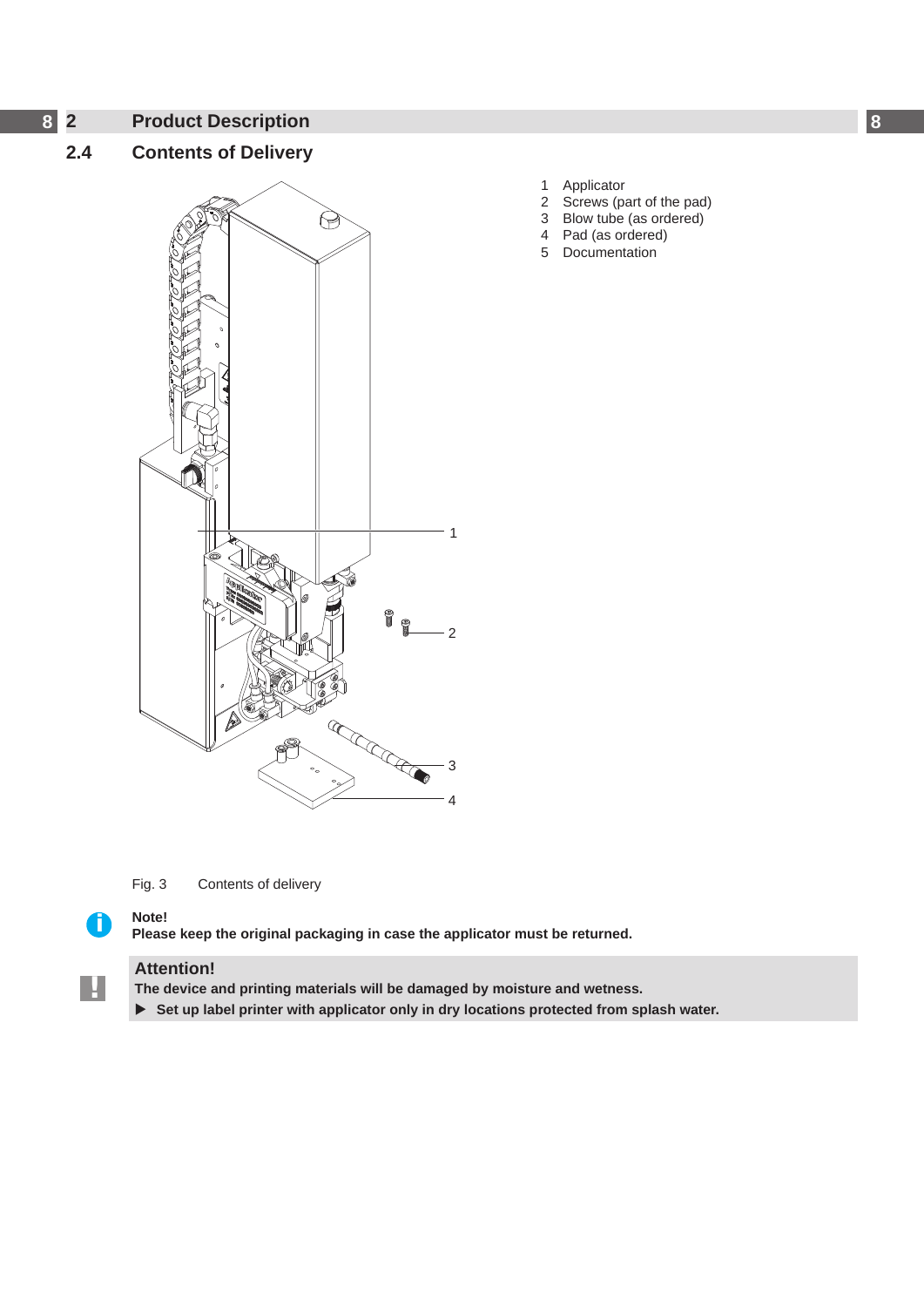<span id="page-8-0"></span>

Fig. 4 Mounting applicator on printer

## **! Attention!**

**Initiation, adjustments and changing of parts is only for qualified service personal only. Service Manual**

### **Mount the applicator**

- 1. Hang the applicator with the female part of hinges (1) at the printer mounted hinges parts (2).
- 2. Connect SUB-D 15 male connector (6) to the female connector (7) of the printer.
- 3. To prevent the applicator from slipping out of the hinges loosen screw (4) and move the locking plate (3) under the hinges and tighten screw (4).
- 4. Swing the applicator to the printer and tighten the thumbscrew (5).
- 5. Keep the external compressed air supply closed and close the shut-off valve (10) on the applicator  $\triangleright$  see illustration
- 6. Insert external compressed air supply (8) into the plug connector (9) on the shut-off valve (10).
- 7. Switch on compressed air and open shut-off valve (10) by turning 90 °.

For cleaning the applicator and printer it's sometime necessary to turn away or/and dismount the applicator. Don't change the adjustments of setting screws, throttle valves or other.

### **Turn away/Dismount the applicator**

- 8. To turn away the applicator loosen thumbscrew (5) and swing the applicator aside.
- 9. Disconnect SUB-D 15 male connector (6) to the female connector (7) of the printer.
- 10. Loosen screw (4) and move off the locking plate (3) from the hinges.
- 11. Lift the applicator upward.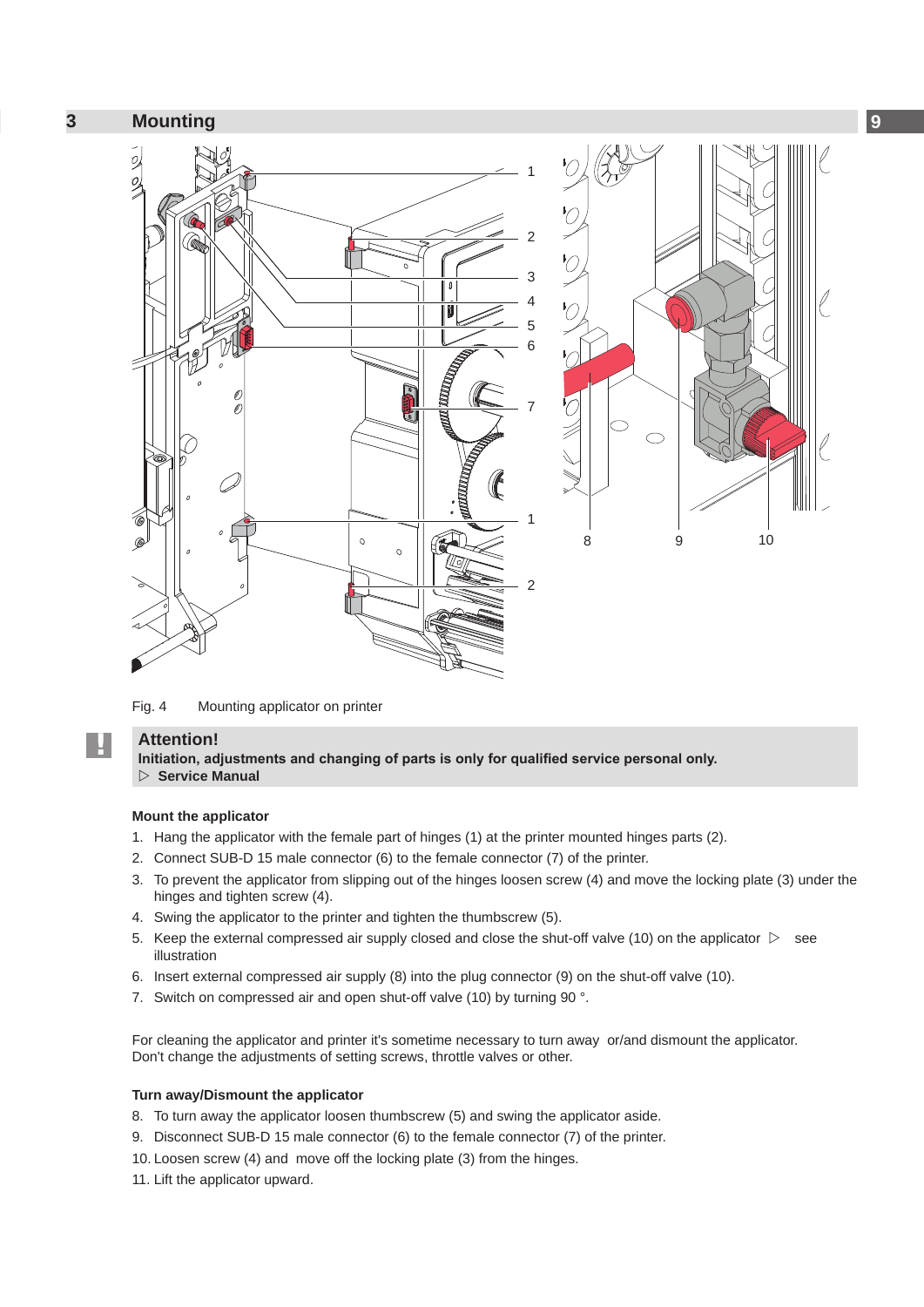## <span id="page-9-0"></span>**10 4 Operation 10**

## **4.1 Standard Operation**

- $\triangleright$  CCheck all external connections.
- $\triangleright$  Load the material. Ensure that the locking system is locked  $\triangleright$  "Operator's Manual" of the printer.
- $\triangleright$  Open the shutoff valve.

### **! Attention!**

- Ensure that the pad is not covered by a label when switching on the printer-applicator system. **Otherwise the vacuum sensor may be calibrated incorrectly.**
- $\blacktriangleright$  Switch on the printer.

### **i Note!**

**If the pad is outside the starting position when the printer-applicator system is switched on the procedure will be interrupted with an error message visible on the display.**

**Pushing the pause button on the printer will negate the error moving the pad to the starting position. The Applicator is ready for work.**



**Press the respectively feed at the printer.** 

A synchronization feed is initiated. The processed labels have to be removed manually. After a few seconds the printer carries out a short backfeed to position the front edge of the next label at the printing line.

### **i Note!**

**This synchronization also has to be carried out when the print job has been interrupted with the cancel key. Synchronizing is not necessary when the print head was not lifted between print jobs. This also applies if the printer was powered down between print jobs.**

- $\blacktriangleright$  Start a print job.
- $\triangleright$  Start the labelling process via PLC interface.

Error messages during labelling process are shown in the display of the printer  $\triangleright$  4 Error Messages.

### **Examing**

**! Attention! Never use solvent and abrasive.**



Fig. 5 Cleaning the pad with slide foil

- $\blacktriangleright$  Clean the outside surfaces with multi purpose cleaner.
- Remove dust particles and leftover label pieces with a soft brush and/or vacuum cleaner.
- The slide foil (1) requires regular cleaning as the most dirt is deposited here.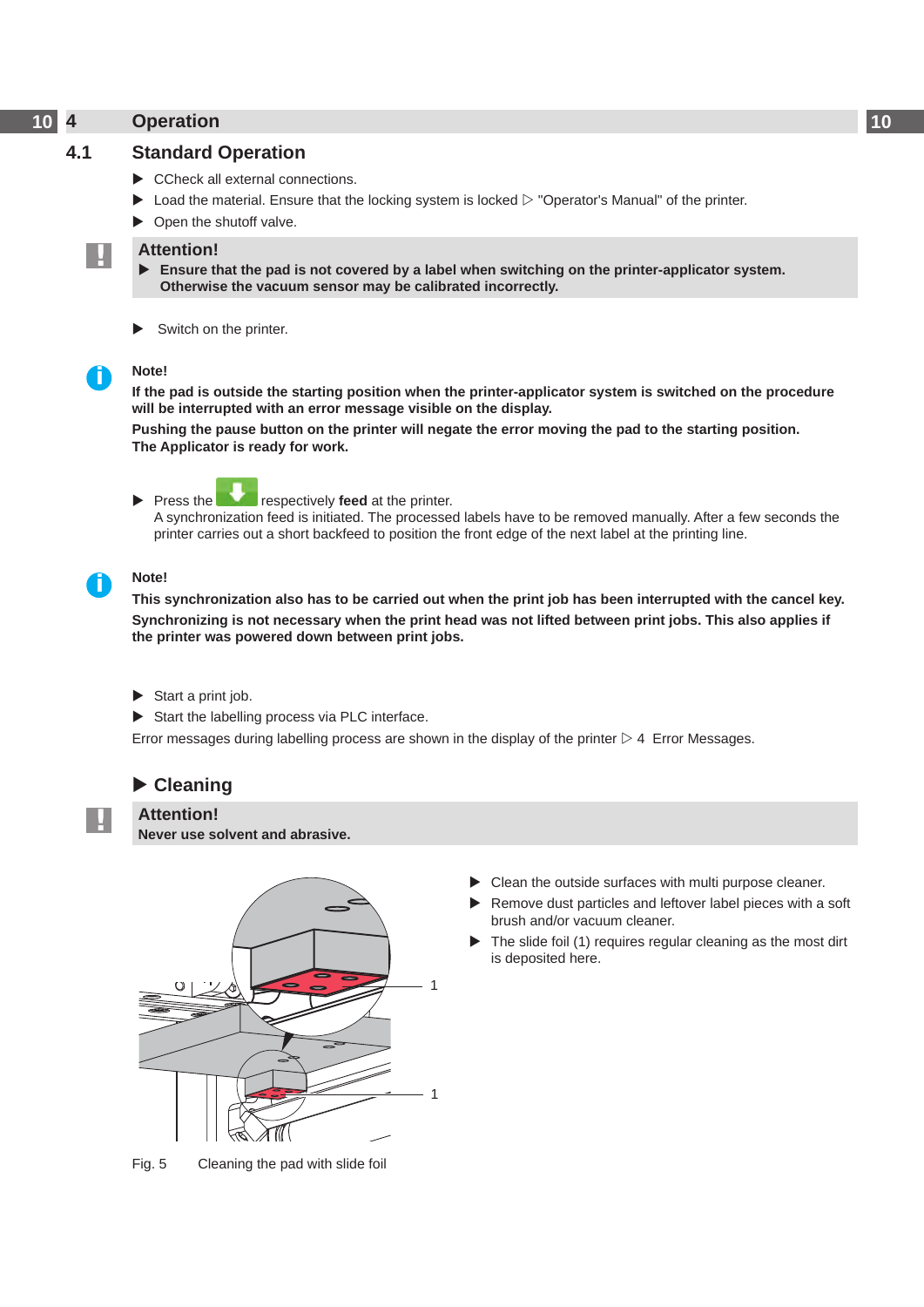## <span id="page-10-0"></span>**10 11 5 Error Messages**

### **5.1 Error Messages of the Printer**

For detailed information about printer errors (e.g. 'Paper out', 'Ribbon out', etc.)  $\triangleright$  Check the operator's manual of the printer.

Error treatment:

- Clearing the error results.
- **Press the state of respectively feed to synchronize the label feed, remove the left over labels manually.**

To quit the error state press *Repeat* (HERMES Q) respectively the **pause** key (Hermes +**)**. After error correction, the label causing the error will be reprinted.

### **5.2 Error messages of the applicator**

The following table contains an overview of error messages and their possible causes. It also suggests methods to resolve the problem :

| <b>Error Message</b>        | <b>Possible Cause</b>                                                                                                                                    |  |
|-----------------------------|----------------------------------------------------------------------------------------------------------------------------------------------------------|--|
| Air pressure error          | Compressed air is switched off                                                                                                                           |  |
| Air pressure ins. (Hermes+) | Pressure to low $<$ 4 bar                                                                                                                                |  |
|                             | Pressure to high $> 6$ bar                                                                                                                               |  |
| Label not depos.            | Label has not been placed onto the product; after the pad has moved back the label still<br>sticks on the pad                                            |  |
| Upper position not reached  | Pad is not in start position if the printer swiched on                                                                                                   |  |
| Upper position (Hermes+)    | Pad has not reached the labelling position within 2s after the movement of the pad was<br>started                                                        |  |
|                             | Pad has undefined leaving the start position                                                                                                             |  |
| External error              | Process of labeling was braked via the I/O interface of the printer with the XSTP signal                                                                 |  |
| Process Error (Hermes+)     |                                                                                                                                                          |  |
| Upper position not left     | There has been no change of the switch state at the upper sensor at the cylinder                                                                         |  |
| Refl. sensor blk. (Hermes+) | between the start of the labelling process and the signal from the labelling position<br>sensor                                                          |  |
| Vac. plate empty            | Label has not been picked up properly by the pad; or label fell off the pad before it could<br>be placed onto the product                                |  |
| Lower position not reached  | Pad has not reached the starting position within 2s after the pad has left the labelling<br>position; or pad has left the starting position unauthorized |  |
| Lower position (Hermes+)    |                                                                                                                                                          |  |

Table 2 Error messages of the applicator

Error treatment:

- $\blacktriangleright$  Clear the error state.
- In order to clear the error state press **continue, repeat** or **cancel.** 
	- *Continue* with the next label in the printing queue.
- *Repeat* respectively the **pause** and enter  $\leftarrow$  key repeat the print of the label causing the error. Only applicable with error *Vac. plate empty. Cancel* the current print job.



**Warning!**<br>After the error has been resolved the pad will immediately move back to the starting position! **Danger of injury to hands and fingers by the moving pad!** 

### ▶ Do not reach into the area of the moving pad and keep long hair, loose clothes, and jewelry away.

Reprinting a label, interrupted by an error, is not possible without a new printing job.

 $\triangleright$  In the mode "apply/print" before the standard cyclic operation can commence the signal "print first label" must be sent or push respectively the enter  $\leftrightarrow$  key to send a printed label to the pad.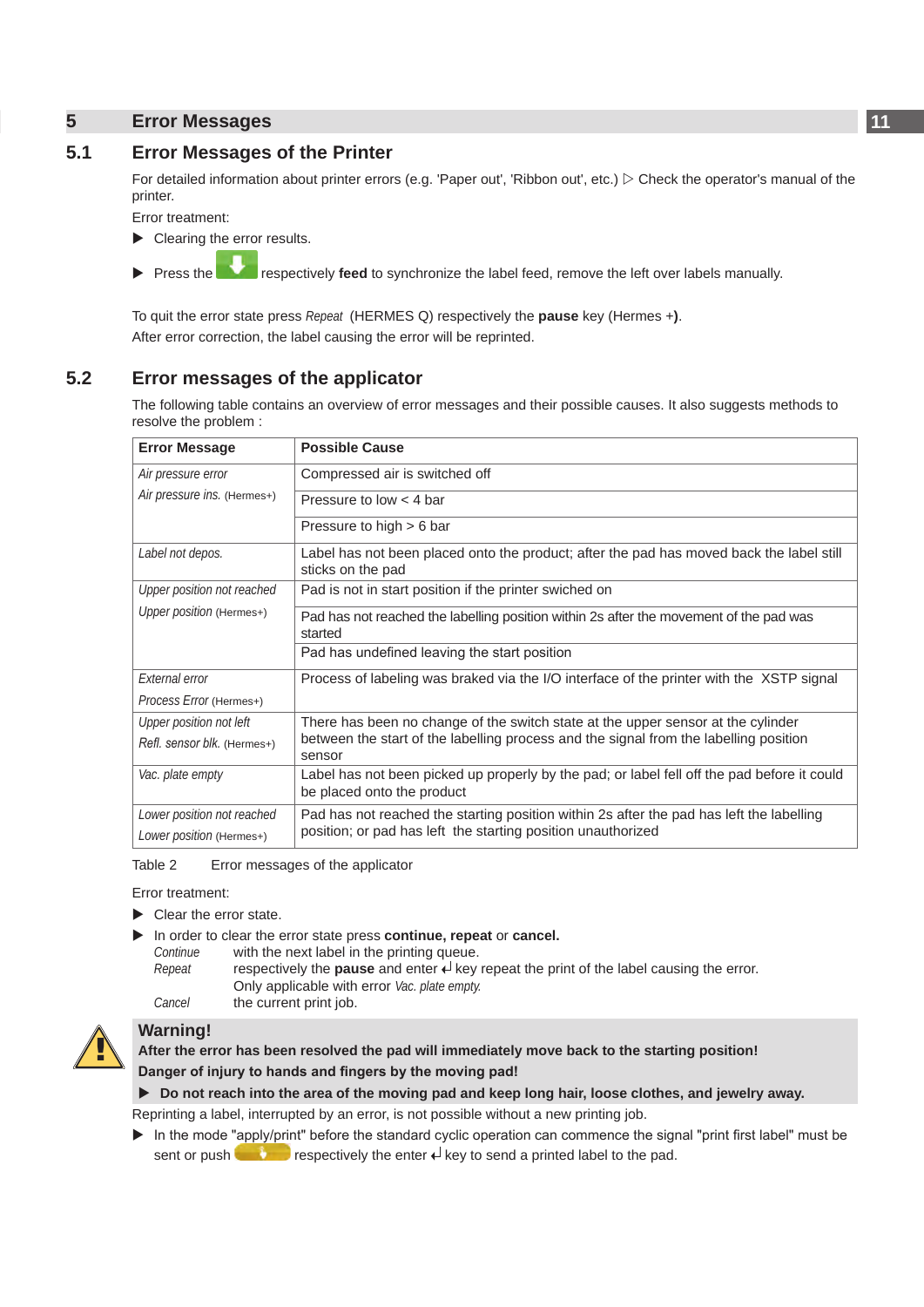## <span id="page-11-0"></span>**12 6 Licences 12**

### <span id="page-11-1"></span>**6.1 Declaration of Incorporation**



cab Produkttechnik GmbH & Co KG Wilhelm-Schickard-Str. 14 D-76131 Karlsruhe Deutschland

### **Declaration of Incorporation**

We declare herewith that the following "partly completed machinery" as a result of design, construction and the version put in circulation complies with the essential requirements of the **Directive 2006/42/EC on machinery**:

Annex I, Article 1.1.2, 1.1.3, 1.1.5, 1.1.6, 1.2.1, 1.3.2, 1.5.2, 1.5.8, 1.6.3, 1.7

In the event of any alteration which has not been approved by us being made to any device as designated below, this statement shall thereby be made invalid.

| Device:                                                                                                     | <b>Stroke Applicator</b>                                           |  |  |  |
|-------------------------------------------------------------------------------------------------------------|--------------------------------------------------------------------|--|--|--|
| Type:                                                                                                       | 4414                                                               |  |  |  |
|                                                                                                             |                                                                    |  |  |  |
| Applied EU Regulations and Norms:                                                                           |                                                                    |  |  |  |
| Directive 2006/42/EC on machinery:                                                                          | EN ISO 12100:2010<br>٠                                             |  |  |  |
|                                                                                                             | EN ISO 13849-1:2015<br>$\bullet$                                   |  |  |  |
|                                                                                                             | EN 60950-1:2006<br>$\bullet$<br>+A11:2009+A12:2011+A1:2010+A2:2013 |  |  |  |
|                                                                                                             |                                                                    |  |  |  |
| Person authorised to compile the technical file:                                                            | <b>Erwin Fascher</b><br>Am Unterwege 18/20<br>99610 Sömmerda       |  |  |  |
|                                                                                                             |                                                                    |  |  |  |
| Signed for, and on behalf of the Manufacturer:<br>cab Produkttechnik Sömmerda<br>Gesellschaft für Computer- | Sömmerda, 08.07.2019                                               |  |  |  |
| und Automationsbausteine mbH<br>99610 Sömmerda                                                              | <b>Erwin Fascher</b><br><b>Managing Director</b>                   |  |  |  |

The product must not be put into service until the final machinery into which it is to be incorporated has been declared in conformity with the provisions of the Directive on machinery.

The documents according annex VII part B from the incomplete machinery are created and will commit to state agencies on request in electronic kinds.